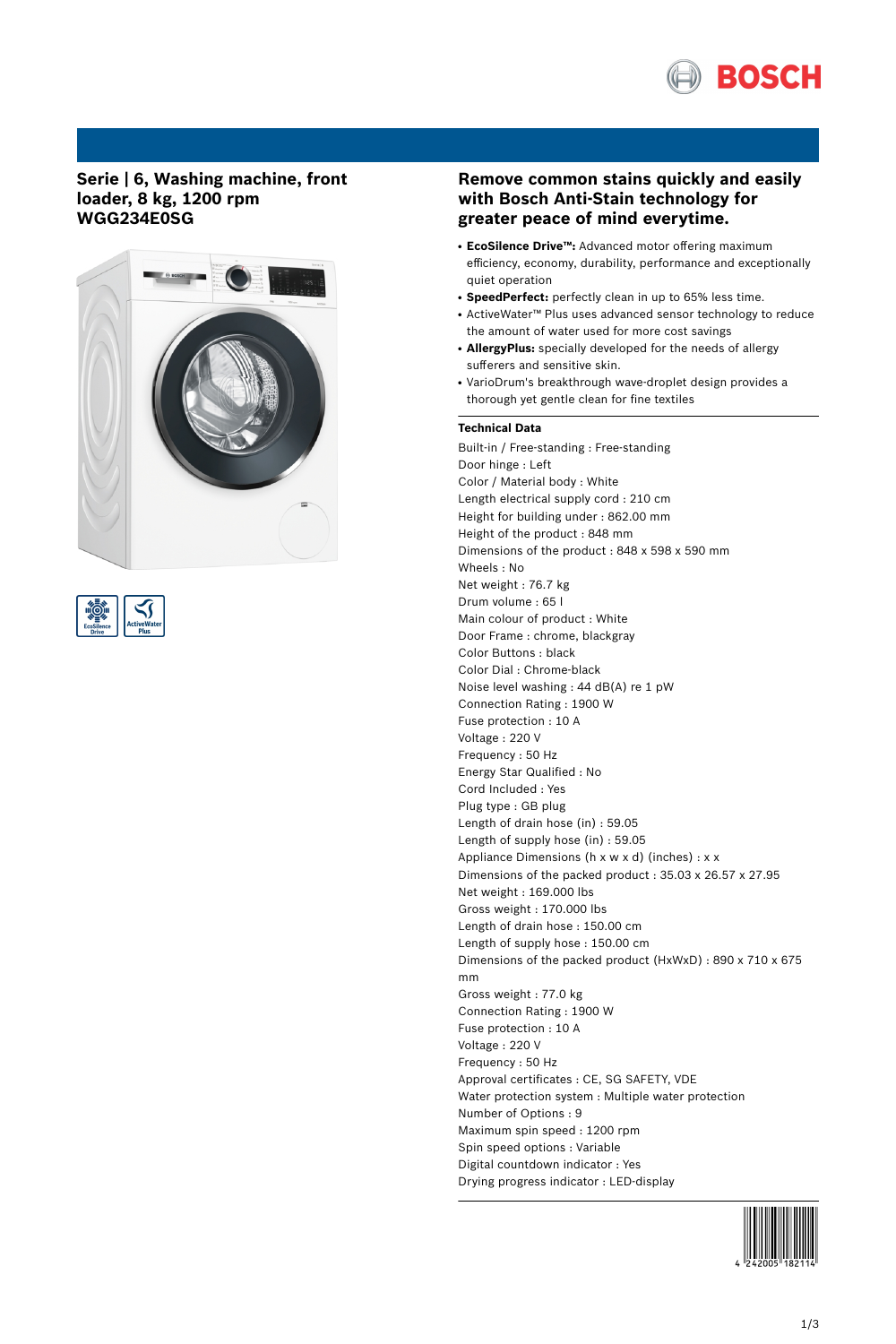

**Serie | 6, Washing machine, front loader, 8 kg, 1200 rpm WGG234E0SG**

**Remove common stains quickly and easily with Bosch Anti-Stain technology for greater peace of mind everytime.**

#### **Technical Information**

- Capacity: 8kg
- Maximum spin speed : <sup>1200</sup> rpm
- Dimensions (H x W x D): 84.8 cm x 59.8 cm x 59.0 cm
- <sup>32</sup> cm porthole, 165° swing door

#### **Programmes**

- Cottons, Cottons Eco, Synthetics, Daily Wash, Dellicates/ Silk, Wool, Drum Clean, Rinse, Spin/Drain, Duvet, Kids, Sportswear, AllergyPlus, SuperQuick 15"/30"
- Time delay to select end time of your wash (1 <sup>24</sup> hours) and time remaining indicator
- Reload function to pause machine operation for adding in last minute laundry items

#### **Features**

- AntiStain: Automatic stain removal of the most common stains
- EcoSilence Drive™ friction-free motor minimises heat and wear for long-lasting performance, quiet operation and perfect wash results.
- SpeedPerfect: perfectly clean in up to 65% less time.
- ActiveWater™ Plus: Pressure and water sensor that measures the washing load and adjusts water intake to 256 precise levels for more cost and water savings
- VarioDrum's breakthrough wave-droplet design provides <sup>a</sup> thorough yet gentle clean for fine textiles
- AntiVibration™ Side Panels reduce vibrations and ensure greater stability during the washing and spinning process.
- AllergyPlus programme suitable for allergy sufferers.

### **Safety**

- Multiple water protection with magnetic valve to minimise risk of leakage
- Child-proof lock

#### **Display Screen & Alerts**

- Large LED display screen to indicate: Programme status, Temperature and Spin Speed Selection, Remaining Time and 24 Hour End Time Delay, Load Recommendation and Consumption
- Buzzer at the end of the wash programme